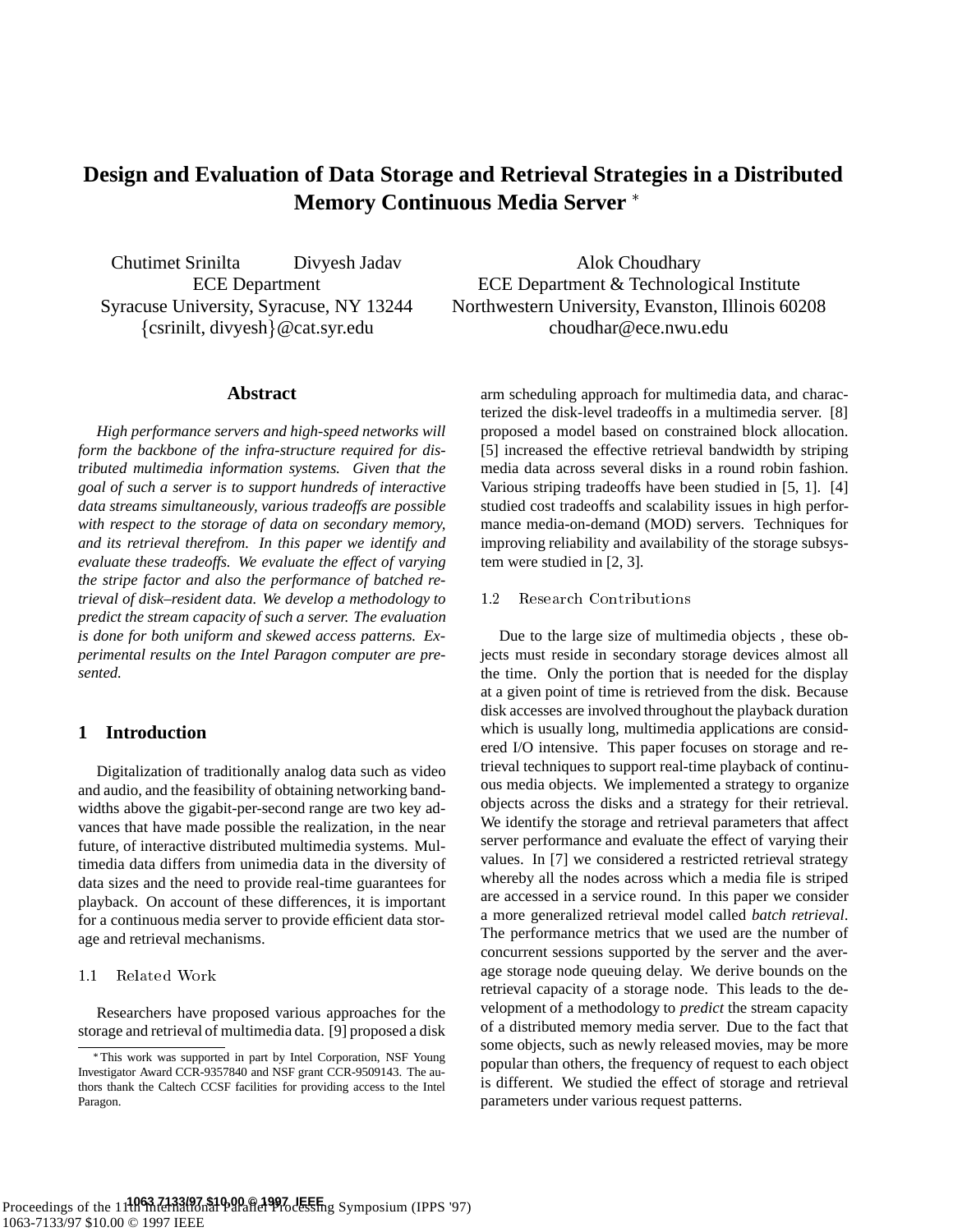The rest of this paper is organized as follows. Section 2 explains the architecture of the server along with its data storage, retrieval and buffering strategies. Section 3 outlines the performance metrics. Section 4 discusses the effects of parameters on server performance. The experimental model and results as well as stream capacity prediction methodology is presented in section 5. Section 6 concludes the paper.

# **2 The Server Model**

A parallel machine is a good candidate for a server model because of its ability to serve multiple clients simultaneously, its high disk and node memory, and the parallelism of data retrieval that can be obtained by data striping. In this model, we assume that

- The server is connected to clients by a high-speed wide-area network which delivers data to clients reliably and at the required bandwidth.
- Clients have limited storage space and *hard* deadlines i.e. they cannot tolerate jitter in delivered data. Consequently, the server must retrieve and supply data at almost the same rate as their consumption by clients.
- Objects are stored at the server in compressed digital form. The decompression is done at client site.
- No caching is performed at any node.

The architecture of the proposed server model is based on a shared-nothing model [11], where each of the computing nodes in the system has private memory and peripheral storage. Communication between nodes is achieved by passing messages through the interconnection network. The logical configuration of the server model is shown in Figure 1. The lines between nodes represent data transfer, and the arrows indicate the transfer direction.

The physical server nodes can be classified into three groups, based on their functionality: the object manager node (O), the interface nodes (I) and the storage nodes (S). The object manager receives all incoming requests for objects from clients and delegates the responsibility of serving a request to one of the interface nodes. The interface nodes are responsible for scheduling and serving requests. Their main function is to request data packets from storage nodes, order the packets received, and send the packets to the clients. Storage nodes store multimedia objects on their secondary storage devices. They retrieve and transmit data packets to interface nodes upon request.

### 2.1 Storage Strategy

Efficient I/O operations are the key to improving the performance of the system as a whole. The way objects are



Figure 1. Logical configuration

organized over the storage nodes is important because the time to retrieve an object depends primarily on the load on the disk(s), which is proportional to the load on the storage node(s) where the object is stored.

Striping is used in the server model. Each object is striped and stored across a group of storage nodes. Striping helps distribute the load on the storage nodes as well as the network. Hot-spots and network congestion are avoided, and higher effective bandwidth from parallel data retrieval is obtained. The number of storage nodes across which an object is striped is called the stripe factor (*S*) of the object.

The stripe factor of an object can be any number from one to the total number of storage nodes in the system, but the bandwidth of *S* storage nodes altogether must be at least equal to the playback bandwidth requirement of the object.

Each object is broken down into a sequence of equal size fragments. If the first fragment of an object is stored on node *j*, then the *i*th fragment of an object will be stored at the  $((j + ((i - 1) \mod S)) \mod N)$ th storage node, where N is the total number of storage nodes.

#### 2.2 Bu ffer Space Management

At an interface node, there is a fixed size buffer assigned to each playback session. The size of the buffer is important because it defines the session startup latency as the playback cannot begin until a certain amount of the buffer is filled. Moreover, it also determines the refilling period of the buffer. By using a multi-section buffer, the deadlines can be deferred [10]. All sections in a buffer are used circularly. A 2-sided buffer, where one side is for incoming packets and the other side is for outgoing packets , is used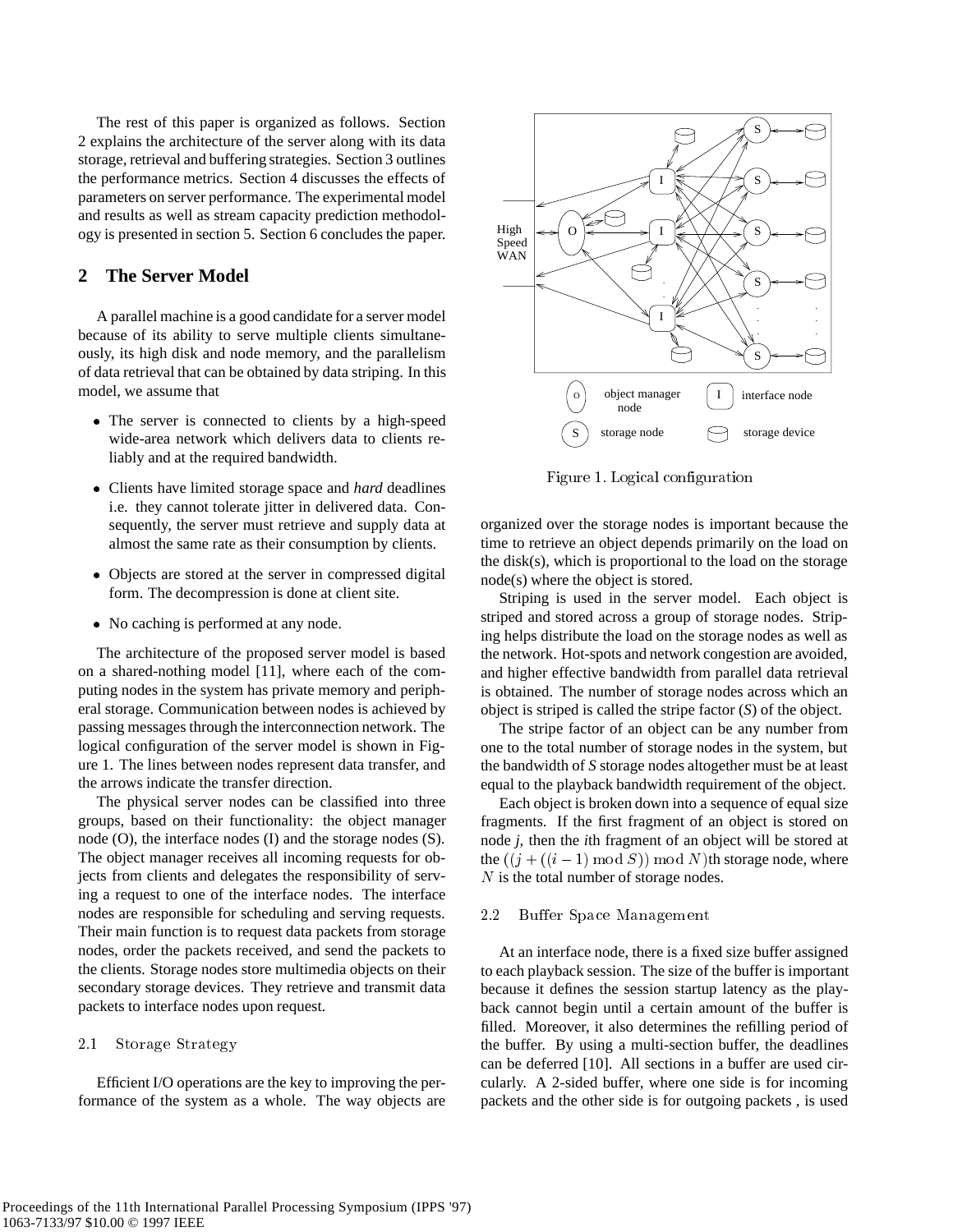in the model. An interface node manages the buffer in such a way that the refilling and the consuming rates are equal. Thus, the two sides can be used interchangeably.

As data are taken from a buffer at a constant rate—the playback bandwidth of a session—the buffer needs to be refilled at the same rate in order to provide enough data and, at the same time, not overflow the buffer.

### 2.3 Retrieval Strategy

For each playback session, there are some related terms which are defined below:

**i-packet** Unit of data transfer from an I node  $(P_i)$  bytes).

**s-packet** Unit of data transfer from an S node  $(P_s$  bytes).

**delivering period**  $(T_d)$  The time interval between the release of successive i-packets.

**refilling period**  $(T_r)$  The time interval that an interface node requests for data from storage node(s).

**round-trip delay**  $(T_{rt})$  The time interval between the issuing of a refilling request and the arrival of the corresponding s-packet.

Three retrieval parameters are defined for each playback session:

**session buffer size (***b***)** The size of buffer space allocated for a playback session at an interface node.

**batch size** (*B*) The number of requests that an interface node issues in each refilling period.

**s-packet size**  $(P_s)$  The size of one s-packet.

Batch size  $(B)$  and s-packet size  $(P_s)$  have to be chosen in such a way that the data retrieved in each refilling period fit in the buffer space allowed (*b*). *B* can be any number from one to *S* (stripe factor of an object), but the total bandwidth from *B* storage nodes has to be at least equal to the required playback bandwidth.

During a playback session, among *S* storage nodes containing the object, a set of *B* nodes takes turns retrieving data in every refilling period. *B* refilling requests are sent to *B* storage nodes every  $T_r$  units of time. In response to these requests, *B* s-packets are retrieved and sent back to the requesting interface node.

Having batch size less than stripe factor enables the multiplexed storage node access in which different sets of storage nodes are accessed during successive refilling periods. Only one set will be active at any given time; thus the inactive sets can service other sessions. This helps avoid a group of storage nodes containing frequently requested objects from becoming bottlenecks of the system.

#### **2.3.1 Deadlines**

For each playback session,  $T_d$  is equal to  $\frac{P_i}{R_{pl}}$ .  $R_{pl}$  is the playback bandwidth requirement of an object. Thus, for a session buffer of *b* bytes, the full outgoing half will last

 $\frac{b*T_d}{2*P_i}$  units of time, which, in turn, is  $T_r$ . Within  $T_r$  units of time after requesting for s-packets, an interface node must receive them in its buffer.

In other words,  $T_d$  and  $T_r$  define deadlines by which ipacket and s-packet must arrive at the client and the interface node, respectively. The deadlines defined by  $T_d$  are called *delivering* deadlines, and those defined by  $T_r$  are called *refilling* deadlines. Figure 2 shows a timing diagram for a playback session.  $T_{rt}$  of every s-packet must not exceed  $T_r$ .



Figure 2. Timing diagram at an I node

### 2.4 Servicing Multiple Playback Sessions

Due to the periodic nature of media retrieval, the server services multiple sessions by proceeding in service rounds. Each session takes turns getting service according to its deadlines. The time left after taking care of these deadlines is used for receiving s-packets from storage nodes.

# **3 Performance Metrics**

#### 3.1 Maximum Number of Concurrent Sessions

Each session requires a certain I/O bandwidth for continuous playback. Assuming that the interconnection network of the server, and the wide-area network for data delivery are not performance bottlenecks, disk bandwidth limits the number of concurrent sessions that a storage node, and consequently the system, can support.

On average, the effective bandwidth  $(B_{eff})$  of a storage node in retrieving one s-packet is  $\frac{P_s}{\delta_{seek_{avg}} + \delta_{rot_{avg}} + \delta_{tr}}$ .

The aggregate bandwidth  $(B_{tot})$  provided is equal to (number of storage nodes)  $\ast B_{eff}$ .

Assuming that the load is balanced among the storage nodes in the system, at a steady state when every storage node provides service at its maximum capability, the ideal maximum number of concurrent sessions that all storage nodes can support ( $MAX_{ses}$ ) is  $\frac{B_{tot}}{R_{pl}}$ . However, after taking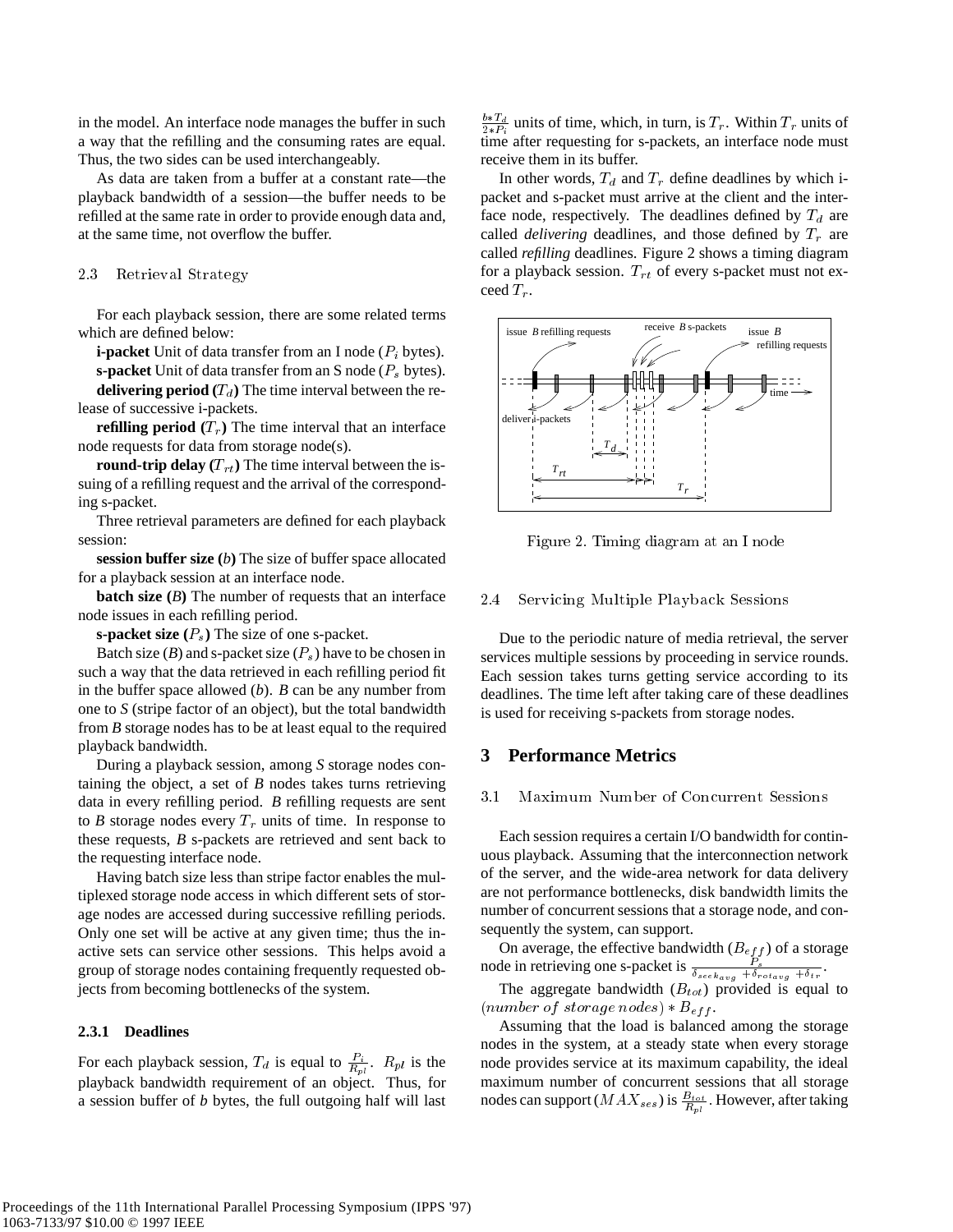into account the communication time between interface and storage nodes, and the overhead at both interface and storage nodes, the actual number of concurrent sessions that the server model can support will be lower.

The other factor that limits the number of concurrent sessions is the deadlines, both delivering and refilling. The ability to maintain the deadlines depends on activities at both interface and storage nodes. The upper bound for the round-trip delay is  $T_r$ .  $T_r$  is composed of two major parts: time spent at a storage node  $(T_s)$  and time spent on the network  $(T_n)$ . Let  $T_{s_{max}}$  denote the maximum time allowed to spend at a storage node. This includes waiting time and disk service time. Considering the average situation, the number of outstanding refilling requests (the request being serviced and the requests waiting in the queue) that a storage node carries must not exceed  $MAX_{ref}$  at all times,

$$
MAX_{ref} = \frac{T_{s_{max}}}{\delta_{seek_{avg}} + \delta_{rot_{avg}} + \delta_{tr}}.
$$
 (1)

In case batch size is less than stripe factor, two successive batches of refilling requests will not address the same set of storage nodes. Let *C* denote *cycle*, which is the number of refilling periods between two successive batches of refilling requests (of the same session) addressing the same storage node. *C* is simply calculated by

$$
C = \frac{S}{B}.\tag{2}
$$

Since every object has the same *B* and *S*, all requests arriving at a storage node in one cycle belong to different sessions. Their service time altogether cannot exceed the duration of a cycle itself which is *C* refilling periods. Hence, the maximum number of client requests that a storage node can handle  $(MAX_{req})$  is determined by

$$
MAX_{req} = \frac{C * T_r}{\delta_{seek_{avg}} + \delta_{rot_{avg}} + \delta_{tr}}.
$$
 (3)

In summary, there are two constraints at the storage nodes. Each storage node can handle at most  $MAX_{rea}$ client requests, and the number of outstanding refilling requests must not exceed  $MAX_{ref}$  requests at any time.

#### 3.2 Storage Node Queuing Delay

The process of retrieving an s-packet from a storage node is made up of a number of activities. Round-trip delay is composed of disk queuing time, disk service time and network communication time.

Although a storage node serves many sessions simultaneously, disk access can be performed only for one session at any given time. Refilling requests entering a storage node when it is busy servicing another request will be queued up.

The time that a request must wait in the queue is equal to the disk service time of all the requests arriving before it. Thus, it is proportional to the number of the requests arriving earlier and the total amount of data that those requests are asking for. As storage and retrieval strategies determine frequency of refilling requests as well as the amount of data to be retrieved, they directly affect the queuing delay. Therefore, we chose storage node queuing delay to evaluate the effect of our storage and retrieval strategies.

#### **4 Parameters Affecting Performance**

#### 4.1 Storage Parameter

When the access pattern is uniform, the load on storage nodes roughly balances itself out. For non-uniform access patterns, the stripe factor helps balance the load on storage nodes as it defines the distribution of objects in the system.

The effect of the stripe factor is more significant under non-uniform access patterns. However, striping an object across large number of disks also has a disadvantage in terms of system reliability [2, 3].

#### Retrieval Parameters 4.2

The three retrieval parameters are dependent. As data are consumed from the buffer at a constant rate, data in a larger buffer will last longer. Hence, the frequency of requests to storage nodes is less, which means that the refilling period is longer. As a consequence, the upper bound for  $T_{rt}$  is higher. Since  $T_r$  is longer, according to equation 3, a storage node can handle a greater number of sessions.

With the same stripe factor and buffer space, small batch size yields longer cycle. According to equation 3, as long as the number of outstanding refilling requests is less than  $MAX_{ref}$  (from equation 1), a storage node supports more client requests when batch size is small.

Even though a smaller batch size yields a greater effective bandwidth, it may cause higher queuing delay, especially when the load on a storage node is high. This is simply because the service time of each s-packet is higher, and thus a refilling request will have to wait longer in the queue.

The load on interface nodes also varies according to the retrieval parameters. With smaller  $P_s$  (larger  $B$ ), each interface node sends out more refilling requests as well as receives more s-packets. This increases the load, and thus increases the probability of missing deadlines.

#### 4.3 Access Patterns

In a non-uniform access pattern, some objects are requested more often than others. For a popular object, a large number of requests will arrive at the group of disks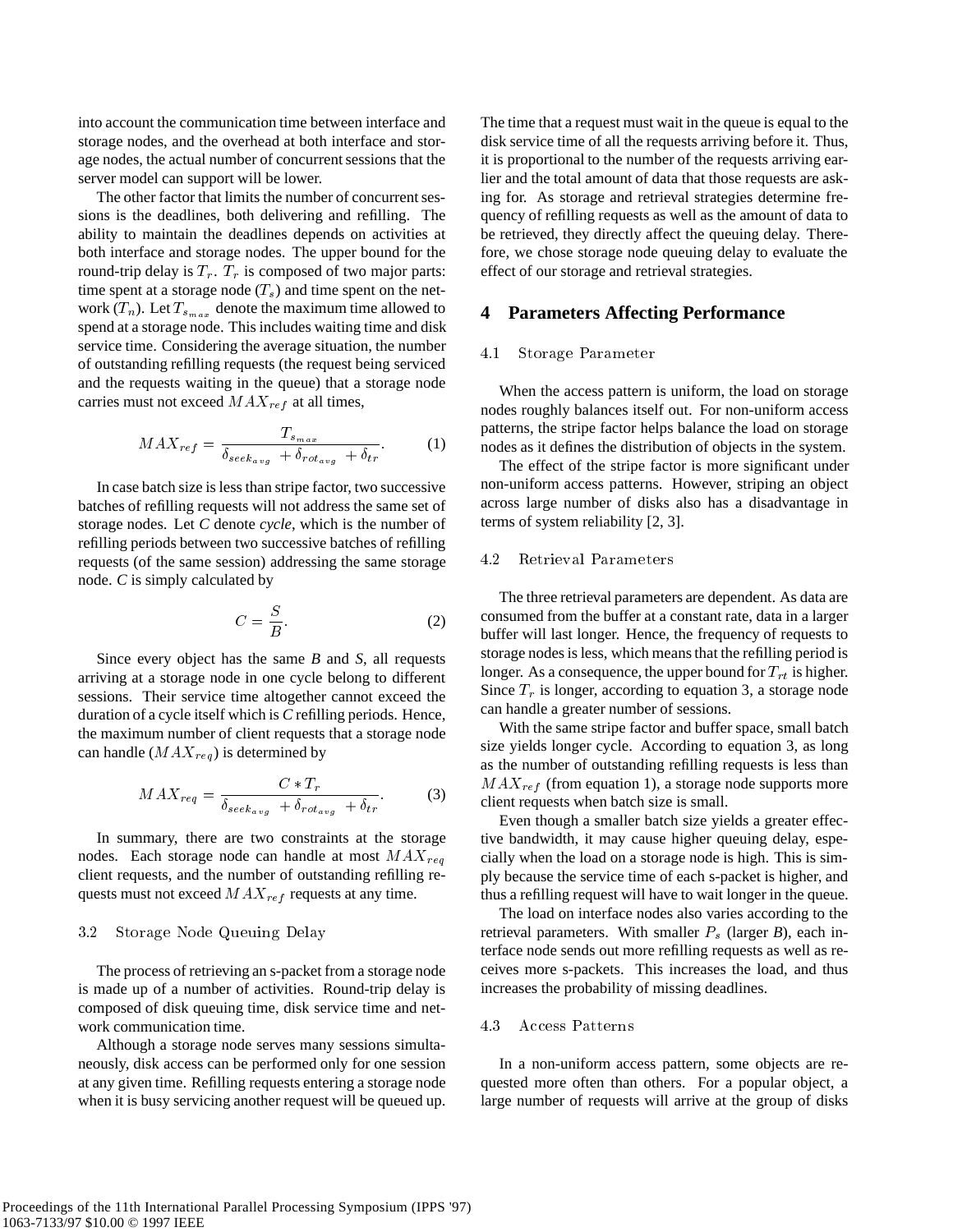that the object is striped across. The increase in popularity of an object basically means that there will be more refilling requests arriving at the disks containing that object.

The interval between two client requests asking for an object is shorter when its popularity is higher. This directly affects the number of requests in the queues. When object is highly popular, the effect of the queuing delay is more pronounced. Moreover, the number of outstanding refilling requests is higher and may exceed the limit  $(MAX_{ref})$  defined by equation 1.

# **5 Performance Evaluation**

#### $5.1$ 5.1 Experim ental Model



Figure 3. Physical configuration

The server model was implemented on the Intel Paragon parallel computer. A packet is routed from one node to another by traversing in the x-direction and then the ydirection. The experimental model consisted of 40 computing nodes (Figure 3). They were configured as 1 object manager node, 8 interface nodes and 31 storage nodes. The object manager node was placed in the middle of the configuration. The interface nodes were scattered throughout the system in a diagonal shape. The rest of the nodes were assigned as storage nodes. According to the routing scheme, this configuration tended to provide reasonable load distribution on the links. The same configuration was used in every experiment.

#### 5.2 Assumptions

In the experiments, we assumed that all the objects belonged to a single media type, video, with a constant bandwidth requirement of 1.5 Mbits/s (MPEG-1). Every object was assumed to have the same storage and retrieval parameters. Disk access operations were simulated. The disk seek time and rotational latency were generated at run-time using a random number generator. The disk transfer time varied according to the s-packet size. Then, the total disk service time was simulated by elapsing the system timer.

#### $5.3$ **Experiments**

The main objective is to study the effect of storage and retrieval parameters under various access patterns. The combinations of storage and retrieval parameters used in the experiments are shown in Table 1.

| Set            |                              | Storage Parameter: |   |   |    |    |
|----------------|------------------------------|--------------------|---|---|----|----|
| No.            | <b>Retrieval Parameters:</b> |                    |   |   |    |    |
|                |                              | $B, P_s$           |   |   | 16 | 31 |
|                | 2MB                          | 1, 1MB             | X | X | X  | X  |
| $\mathfrak{D}$ |                              | 2,512KB            |   | X | X  | X  |
| 3              |                              | 4,256KB            |   | X | X  | X  |
|                | 1MB                          | 1,512KB            | X | X | X  | X  |
|                |                              | 2,256KB            |   | X | X  | X  |
|                |                              | 4.128KB            |   | X | X  | X  |

Tab le 1. Storage and retriev al parameters (x is the combination under which an experiment was conducted)

The values of the fixed parameters used in the experiments are shown in Table 2.

Tab le 2. Fixed parameters

| Description                                         | Value            |
|-----------------------------------------------------|------------------|
| Required playback rate $(R_{pl})$                   | 1.5 Mbits/s      |
| Size of an interface node packet $(P_i)$            | 64 Kbytes        |
| Maximum seek time ( $\delta_{see k_{max}}$ )        | 10 <sub>ms</sub> |
| Average seek time ( $\delta_{see\, k_a\, v_a}$ )    | $6.97$ ms        |
| Maximum rotational latency ( $\delta_{rot_{max}}$ ) | $15 \text{ ms}$  |
| Disk data transfer rate $(\delta_{tr})$             | 10 Mbytes/s      |

Four access patterns were given to each set: one uniform access pattern (pattern A) and three non-uniform access patterns (patterns B, C and D). In pattern A, each object was equally likely to be requested. 10, 50 and 60 percent of the client requests in patterns B, C and D, respectively, were for a single object. The load on the server model was varied by increasing the number of sessions from 80 to the maximum that the server could support.

The playback duration of a session varied between four to five minutes, depending on its starting time.

The performance metrics are the number of concurrent sessions supported by the server model and the average storage node queuing delay.

### 5.4 Methodology for Predicting Stream Capacity

In every experiment, storage nodes that have a high possibility of becoming overloaded are those containing the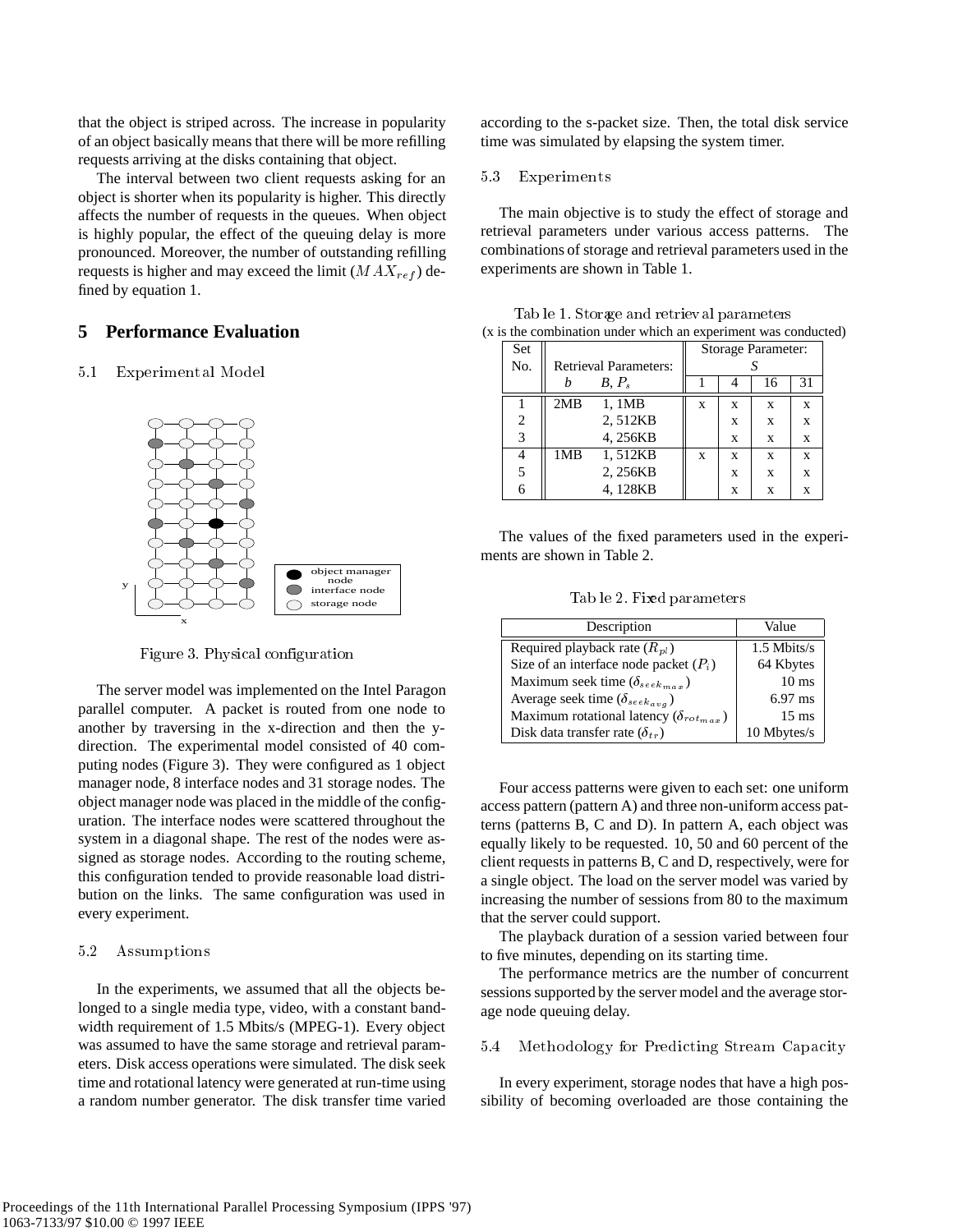popular object. These nodes are referred to as *popular nodes*.

For non-uniform access patterns, both popular object requests as well as regular object requests may request objects residing at the popular nodes. The number of client requests asking for objects residing at the popular node  $(R_{pop})$  is determined by

$$
R_{pop} = req_{pop} + \frac{S}{s\_nodes} * req_{reg}
$$
  
= pop \* req<sub>tot</sub> +  $\frac{S}{s\_nodes} * req_{reg}$  (4)

where,  $req_{pop}$  is the number of popular requests,

 $req_{reg}$  is the number of regular requests,

 $req_{tot}$  is the total number of clients' requests, and

pop is percentage of popular requests.

Table 3 shows the number of client requests addressed to popular node under access patterns B.

 $T = \nu \nu \nu$ 

| $req_{tot}$ | $req_{pop}$ | Requests to a Popular Node $(R_{pop})$ |        |        |        |  |
|-------------|-------------|----------------------------------------|--------|--------|--------|--|
|             |             | $S=1$                                  | $S=4$  | $S=16$ | $S=31$ |  |
| 80          |             | 10.32                                  | 17.29  | 45.16  | 80     |  |
| 320         | 32          | 41.29                                  | 69.16  | 180.65 | 320    |  |
| 560         | 56          | 72.26                                  | 121.03 | 316.13 | 560    |  |
| 800         | 80          | 103.23                                 | 172.90 | 451.61 | 800    |  |
| 1040        | 104         | 134.19                                 | 224.77 | 587.10 | 1040   |  |

The maximum numbers of s-packets that a storage node can retrieve in a refilling period  $(MAX_{pkt})$  under various  $P_s$ 's are shown in Table 4.

 $T$  is a letter in one refiling periodic periodic periodic periodic periodic periodic periodic periodic periodic periodic periodic periodic periodic periodic periodic periodic periodic periodic periodic periodic periodic

| session        | $I_{r}$ | $MAX_{pkt}$ at $P_s$ (in KB) |        |       |       |  |
|----------------|---------|------------------------------|--------|-------|-------|--|
| buffer         | (ms)    | 128                          |        | 512   | 024   |  |
| 1 MB           | 2796.2  | 99.86                        | 69.90  | 43.02 | 24.32 |  |
| $2 \text{ MR}$ | 5592.4  | 199.73                       | 139.81 | 86.04 | 48.63 |  |

For the given storage and retrieval parameters, and access pattern, the maximum number of sessions supported by the server model can be estimated as follows:

1. Find the corresponding  $MAX_{pkt}$  from Table 4.

2. Multiply  $MAX_{pkt}$  with the cycle (*C*), which is determined from equation 2 to obtain  $MAX_{req}$ .

3. Find the closest match between  $MAX_{req}$  and the values in the access pattern table (Table 3 for pattern B) under the corresponding stripe factor.

4. The total number of requests in the row where the match is found is the estimated maximum number of sessions that the system can support.

For example, under the configuration where  $S = 4$ ,  $b =$ 2 MB,  $B = 2$ , and access pattern B,  $P_s$  is 512 KB and *C* is 2. From Table 4,  $MAX_{pkt}$  is 86.04.  $MAX_{req}$  is 172.08 (2\*86.04) which is close to the value in the fourth column of the fourth row in Table 3. Thus, the given configuration should be able to handle about 800 concurrent sessions.

#### 5.5 Experimental Results

Figure 4 shows the maximum number of concurrent sessions that the experimental model supported under various storage/retrieval parameters and selected access patterns.

Configurations with either smaller batch sizes or larger stripe factors generally support more concurrent sessions. However, there is an exception under access pattern D where session buffer is 2MB and stripe factors are 16 and 31. Configurations with batch size of 1 handle fewer sessions compared to those with batch sizes of 2 and 4. This is the effect of access pattern that the number of outstanding refilling requests exceeds the limit when batch size is small and popularity of the object is high.

Situations where batch size or stripe factor does not significantly effect the number of concurrent sessions supported occur when the access patterns are originally uniform or made uniform by using high stripe factors. The maximum number of concurrent sessions supported are 960-1040 sessions, independent of batch sizes and stripe factors. In addition, these values are lower than the estimated values. This means that the storage nodes did not reach their limits. One reason could be that the interface nodes could be overloaded. Another reason is that, we have not considered the performance limitations imposed by traffic load on the interconnection network and the overhead of scheduling at the interface nodes.

When other parameters are the same, configurations with larger session buffers generally support more concurrent sessions under every access pattern.

With the same storage and retrieval parameters, the model supports more sessions when access pattern is more uniform. The result is significant when stripe factor is 4.

When storage and retrieval strategies are not applied, i.e., when stripe factor is 1 or when batch size is equal to stripe factor, the model supports fewer concurrent sessions. This is more noticeable when the access pattern is less uniform.

For a session buffer of 2MB, the average storage node queuing delay per s-packet under various retrieval/storage parameters and selected access patterns is shown in Figure 5.

Under every access pattern, the average storage node queuing delay increases as the number of playback sessions increases. It is interesting that under non-uniform access patterns while the number of sessions is increasing, at some points (referred to as *knee points*), the delay suddenly jumps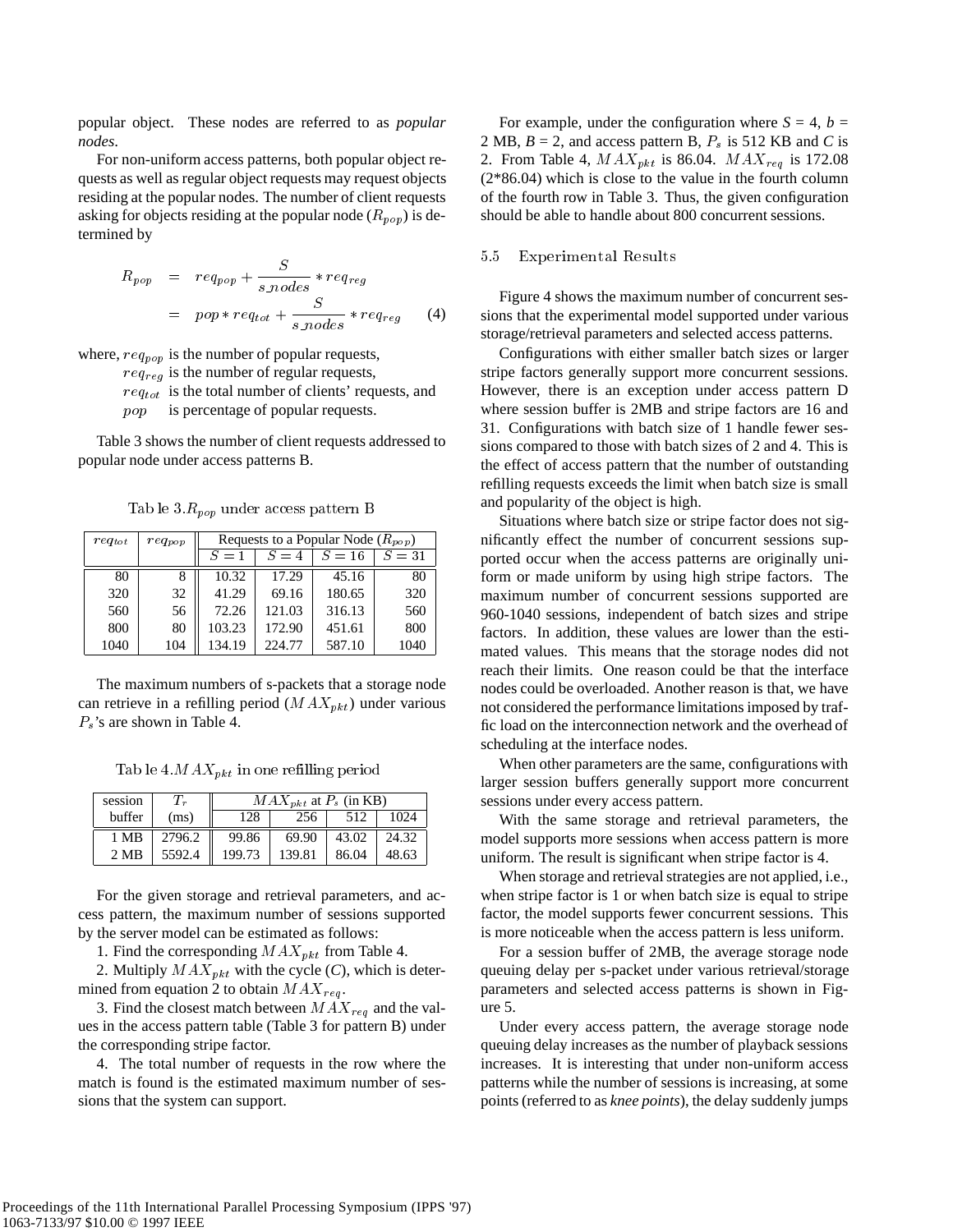

Figure 4. Maximum number of concurrent sessions supported by the server model

to a very high value. This is because the number of sessions currently supported by a storage node is reaching the maximum allowable value. Under the same access pattern, before the *knee points*, the average storage node queuing delay is almost the same for all the combinations of storage and retrieval parameters.

Under different access patterns where other parameters remain the same, *knee points* occur at a lower number of sessions when the access pattern is less uniform. This is because less uniform access patterns put more refilling requests in the queues at popular nodes , and thus the average waiting time is higher.

The effect of the stripe factor is prominent under nonuniform access patterns. With the same batch size and access pattern, configurations with larger stripe factors generally yield lower queuing delay under the same total number of sessions. In addition, under the same non-uniform access patterns, *knee points* occur at a lower number of sessions for the configurations with smaller stripe factors. This is because objects are not distributed enough when stripe factors are small. Configurations with larger stripe factors tolerate higher skewed (less uniform) access pattern.

With any given stripe factor, configurations with smaller batch sizes yield lower queuing delay under access patterns A and B. For the other patterns, when *S* is equal to 16 and 31, the queuing delay when  $B = 1$  is higher than when  $B = 2$ and 4. This clearly shows the effect of access pattern. The effect is more noticeable when *B* is 1 because at this value of *B*,  $P_s$  is large; therefore, the service time for each s-packet is long. As a consequence, s-packets spend a longer time waiting in the queue.

Under the same batch size and access pattern, the average storage node queuing delay for configurations with session buffer of 1MB is generally lower than that of configurations with session buffer of 2MB. This happens because with the same batch size,  $P_s$  is higher when session buffer is larger. Therefore, the disk service time for one s-packet is longer, resulting in a longer queuing delay. With session buffer of 1MB, the delay changes similarly to that of configurations with buffer of 2MB.

# **6 Conclusions and Future Work**

The experimental results show that with the proposed storage and retrieval strategies, the system handles a large number of concurrent sessions under all access patterns. The configurations with high stripe factor and low batch size supported the highest number of sessions over a wide range of other parameter values. Various combinations of retrieval parameters can be set; the combinations with either higher buffer sizes or smaller batch sizes (larger s-packet sizes) generally yield lower storage node queuing delay and support more concurrent sessions.